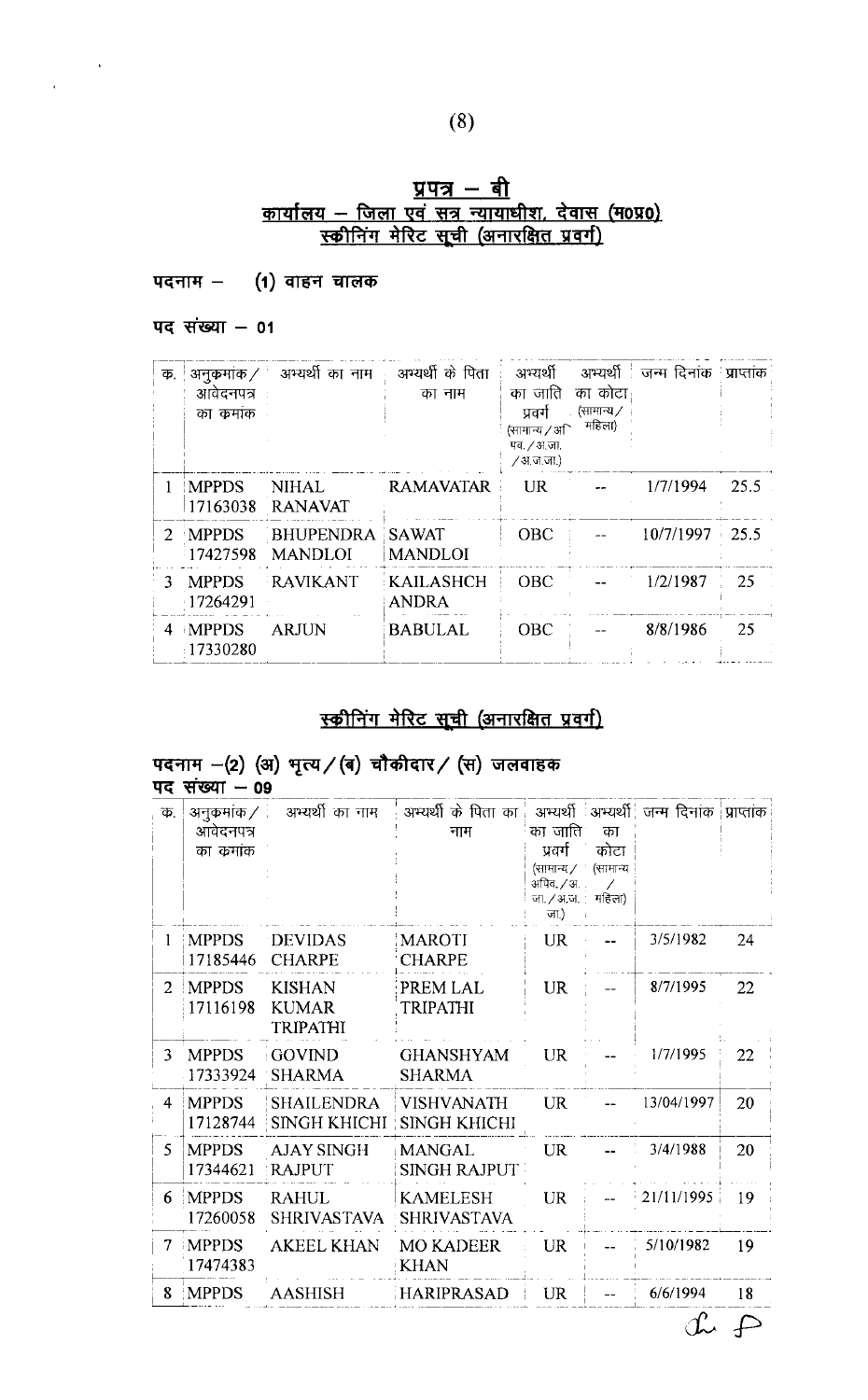$\label{eq:2.1} \begin{array}{l} \mathcal{L}_{\text{max}}(\mathcal{A}) \leq \mathcal{L}_{\text{max}}(\mathcal{A}) \end{array}$  where

|    | 17128968                  | <b>YADAV</b>                                    |                                                    |           |                |            |    |
|----|---------------------------|-------------------------------------------------|----------------------------------------------------|-----------|----------------|------------|----|
| 9  | <b>MPPDS</b><br>17263903  | <b>SANDEEP</b><br><b>KUSHWAHA</b>               | <b>RAMDAYAL</b><br><b>KUSHWAHA</b>                 | <b>UR</b> | $-$            | 13/08/1995 | 18 |
|    | 10 MPPDS<br>17378173      | <b>MEHARBAN</b><br><b>SINGH</b>                 | <b>GOPEE LAL</b>                                   | <b>UR</b> |                | 8/12/1989  | 17 |
| 11 | <b>MPPDS</b><br>17460094  | <b>ANUHBHAV</b><br><b>VYAS</b>                  | <b>MAHENDRA</b><br><b>VYAS</b>                     | <b>UR</b> |                | 10/10/1989 | 17 |
| 12 | <b>IMPPDS</b><br>17114642 | <b>RAJ YADAV</b>                                | <b>MOHAN LAL</b><br><b>YADAV</b>                   | <b>UR</b> |                | 6/8/1997   | 16 |
| 13 | <b>MPPDS</b><br>17315542  | <b>ASHISH</b><br><b>KUMAR</b><br><b>MISHRA</b>  | <b>AWDESH</b><br><b>KUMAR</b><br><b>MISHRA</b>     | <b>UR</b> |                | 13/06/1987 | 16 |
|    | 14   MPPDS<br>17373386    | <b>MAHENDRASI</b><br>NGH SISODIYA               | <b>PRATAPSINGH</b><br><b>SISODIYA</b>              | <b>UR</b> |                | 4/7/1979   | 16 |
|    | 15 'MPPDS<br>17453755     | <b>RAHUL SINGH</b><br><b>CHAWDA</b>             | <b>SOUDAN</b><br><b>SINGH</b><br><b>CHAWDA</b>     | <b>UR</b> |                | 15/06/1994 | 15 |
| 16 | <b>MPPDS</b><br>17457740  | <b>ANKIT SINGH</b>                              | <b>RAMVEER</b><br>SINGH                            | <b>UR</b> |                | 12/5/1995  | 15 |
| 17 | <b>MPPDS</b><br>17275064  | <b>RAKESH</b><br><b>PANDEY</b>                  | <b>KANHAIYALA</b><br><b>L PANDEY</b>               | <b>UR</b> |                | 25/04/1986 | 14 |
|    | 18 MPPDS<br>17286378      | <b>LAL SINGH</b><br><b>CHOUHAN</b>              | <b>GOKUL SINGH</b><br><b>CHOUHAN</b>               | <b>UR</b> |                | 9/3/1982   | 14 |
|    | 19 MPPDS<br>17448223      | <b>SOURABH</b><br> JAIN                         | <b>SURESH</b><br><b>CHANDRA</b><br>JAIN            | <b>UR</b> |                | 3/9/1993   | 14 |
|    | 20 MPPDS<br>17468985      | SHEIKH RIYAJ<br> UDDIN                          | <b>SHEIKH</b><br><b>CHOTU</b>                      | <b>UR</b> | $\overline{a}$ | 15/03/1983 | 14 |
| 21 | <b>MPPDS</b><br>17473856  | <b>DEEPAK</b><br><b>KUMAR</b>                   | <b>SHIV SAGAR</b>                                  | <b>UR</b> |                | 26/06/1993 | 14 |
|    | 22 MPPDS<br>17132812      | <b>RAVI</b><br>RATHORE                          | <b>DULE SINGH</b><br><b>RATHORE</b>                | <b>UR</b> |                | 5/2/1985   | 13 |
|    | 23   MPPDS<br>17265534    | DHAN SINGH                                      | <b>BANE SINGH</b>                                  | <b>UR</b> |                | 2/5/1989   | 13 |
|    | $24$  MPPDS<br>17268861   | <b>VIKRANT</b><br><b>SINGH</b><br><b>BAGHEL</b> | <b>SHIV KUMAR</b><br><b>SINGH</b><br><b>BAGHEL</b> | <b>UR</b> |                | 19/03/1999 | 13 |
|    | 25   MPPDS<br>17301135    | VIJAY KUMAR<br><b>CHOUBEY</b>                   | <b>BALRAM</b><br><b>PRASAD</b><br><b>CHOUBEY</b>   | <b>UR</b> |                | 25/06/1978 | 13 |
|    | 26 MPPDS<br>17301862      | <b>SHIVPAL</b><br><b>SINGH</b>                  | <b>RAJENDRA</b><br><b>SINGH GOUD</b>               | <b>UR</b> |                | 6/8/1987   | 13 |
| 27 | <b>MPPDS</b><br>17305535  | <b>POOJA RAO</b>                                | <b>MANOJ RAO</b>                                   | <b>UR</b> |                | 29/09/1989 | 13 |
| 28 | <b>IMPPDS</b><br>17438918 | <b>JAI PRAKASH</b><br><b>SHARMA</b>             | <b>MANOHAR</b><br><b>LAL SHARMA</b>                | <b>UR</b> |                | 2/4/1985   | 13 |
| 29 | MPPDS<br>17456569         | <b>DEVENDRA</b><br><b>SINGH BAIS</b>            | <b>VIJAY RAJ</b><br><b>SINGH BAIS</b>              | <b>UR</b> |                | 7/4/1987   | 13 |
|    | 30   MPPDS                | <b>PRATEEK</b>                                  | PADAMSINGH                                         | UR.       |                | 28/09/1993 | 13 |

 $\tilde{\mathcal{L}}$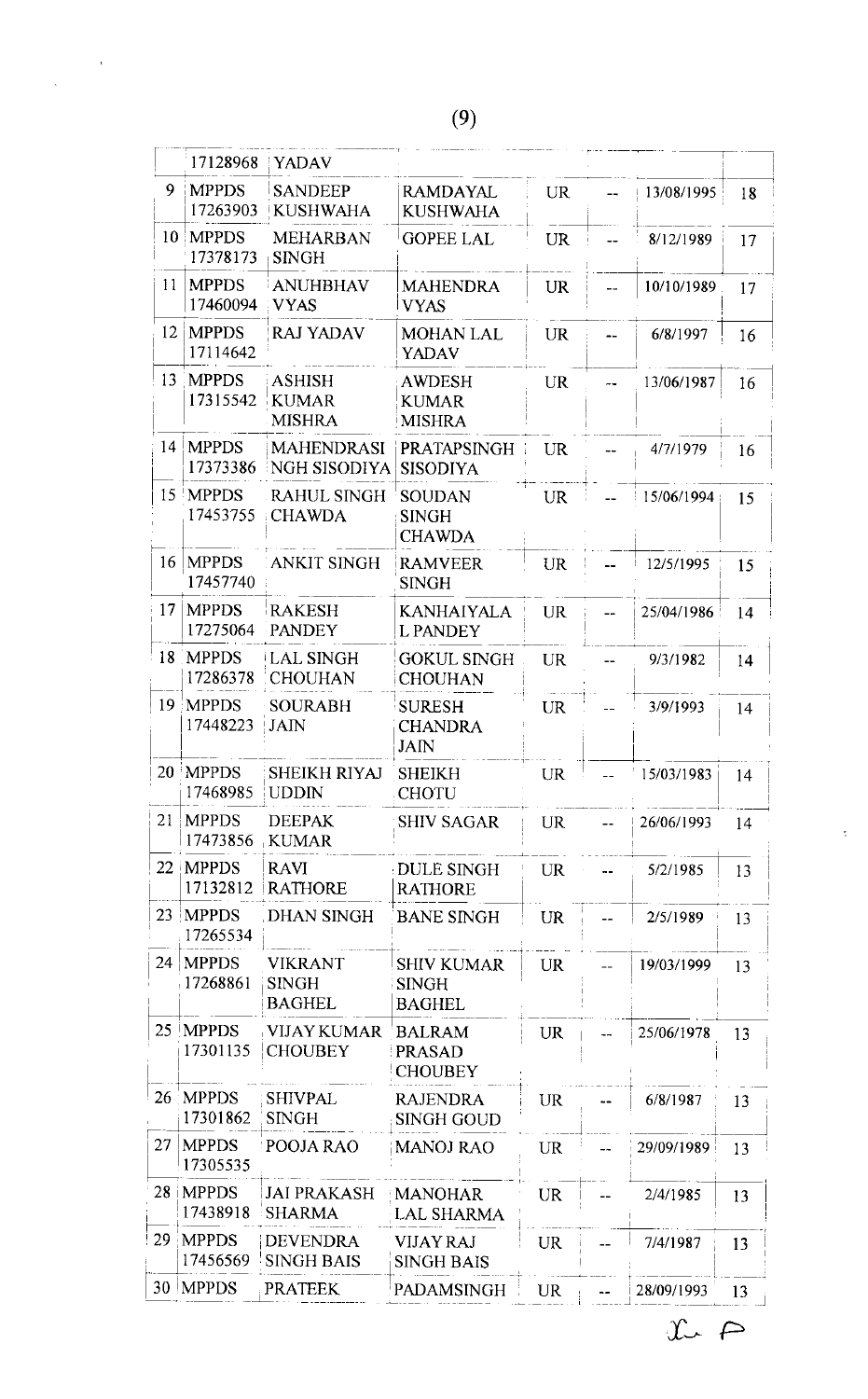|                                         | 17458739 CHOUHAN |                                                                      |     |            |    |
|-----------------------------------------|------------------|----------------------------------------------------------------------|-----|------------|----|
| MPPDS DEEPAK<br>$\mid$ 17463681   GUPTA |                  | <b>RAJENDAR</b><br><b>GUPTA</b>                                      | UR. | 1/12/1996  | 13 |
| $32$  MPPDS                             | 17468570 SHUKLA  | $\blacksquare$ OM PRAKASH $\blacksquare$ RAM LAKHAN<br><b>SHUKLA</b> | UR  | 26/04/1984 | 13 |
| $33$ MPPDS<br>17475768 SINGH            | <b>DEEPENDRA</b> | <b>VIKRAM</b><br><b>SINGH</b>                                        | UR  | 5/7/1997   | 13 |

## स्कीनिंग मेरिट सूची (महिला प्रवर्ग)

| क.             | अनुकमांक /               |                                  | अभ्यर्थी का नाम अभ्यर्थी के पिता का               | अभ्यर्थी का                                             | अभ्यर्थी                           | जन्म दिनांक         | प्राप्तांक |
|----------------|--------------------------|----------------------------------|---------------------------------------------------|---------------------------------------------------------|------------------------------------|---------------------|------------|
|                | आवेदनपत्र<br>का कमांक    |                                  | नाम                                               | जाति प्रवर्ग<br>(सामान्य / अपिव.<br>/अ.जा./अ.ज.<br>जा.) | का<br>कोटा<br>(सामान्य ⁄<br>महिला) |                     |            |
| 1              | <b>MPPDS</b><br>17402456 | <b>SHIVANI</b><br><b>SHARMA</b>  | <b>CHANDRASHE</b><br><b>KHAR</b><br><b>SHARMA</b> | <b>UR</b>                                               | Female                             | 3/6/1998            | 20         |
| $\overline{2}$ | <b>MPPDS</b><br>17391279 | <b>KAVITA</b><br><b>PAWAR</b>    | <b>ASHISH</b><br><b>PAWAR</b>                     | <b>UR</b>                                               |                                    | Female 13/10/1988   | 19         |
| 3              | <b>MPPDS</b><br>17450161 | DWARIKA<br><b>MEENA</b>          | <b>JAGDISH</b><br>PRASAD<br><b>MEENA</b>          | <b>UR</b>                                               | Female                             | 2/11/1992           | 17         |
| 4              | <b>MPPDS</b><br>17303238 | <b>RAMA</b><br><b>MISHRA</b>     | <b>SHIVANAND</b><br>MISHRA                        | <b>UR</b>                                               | Female                             | 1/1/1998            | 16         |
| $\mathcal{L}$  | <b>MPPDS</b><br>17258683 | <b>REENA</b><br><b>MAKWANA</b>   | <b>BANE SINGH</b><br><b>MAKWANA</b>               | <b>UR</b>                                               | Female                             | 10/9/1990           | 15         |
| 6              | <b>MPPDS</b><br>17289301 | <b>USHA</b><br><b>JOSHI</b>      | <b>DEVILAL</b><br><b>VYAS</b>                     | UR                                                      | Female                             | 28/08/1986          | 15         |
| $\overline{7}$ | <b>MPPDS</b><br>17318217 | <b>NANDANEE</b><br><b>THAKUR</b> | <b>GANGARAM</b>                                   | <b>UR</b>                                               |                                    | Female   20/02/1992 | 15         |

## पदनाम  $-(2)$  (अ) भृत्य / (ब) चौकीदार / (स) जलवाहक

 $\sim$   $\kappa$ 

## स्कीनिंग मेरिट सूची (अन्य पिछड़ा प्रवर्ग)

## पदनाम -(2) (अ) भृत्य/(ब) चौकीदार/ (स) जलवाहक<br>पद संख्या - 03

| क. | अनुक्रमांक /             | अभ्यर्थी का नाम                        | अभ्यर्थी के पिता                    | अभ्यर्थी                                                                | अभ्यर्थी                           | जन्म दिनांक प्राप्तांक |                  |
|----|--------------------------|----------------------------------------|-------------------------------------|-------------------------------------------------------------------------|------------------------------------|------------------------|------------------|
|    | आवेदनपत्र<br>का कमांक    |                                        | का नाम                              | का जाति<br>प्रवर्ग<br>(सामान्य / अ $\Gamma$<br>पव. ⁄ अ.जा.<br>/अ.ज.जा.) | का<br>कोटा<br>(सामान्य ∕<br>महिला) |                        |                  |
|    | <b>MPPDS</b><br>17175393 | AMIT PATEL                             | <b>CHANDRA</b><br><b>MANI PATEL</b> | $\cdot$ OBC                                                             |                                    | 7/5/1989               | 23               |
|    | <b>MPPDS</b>             | THANELAL<br>17291464 KUSHWAHA KUSHWAHA | RAMNIVAS                            | <b>OBC</b>                                                              |                                    | 5/9/1987               | $\frac{1}{2}$    |
|    | <b>MPPDS</b>             | <b>SHAKUNTAL</b>                       | <b>VINOD</b>                        | <b>OBC</b>                                                              |                                    | 15/01/1990             | $\frac{122}{22}$ |

 $A \nrightarrow$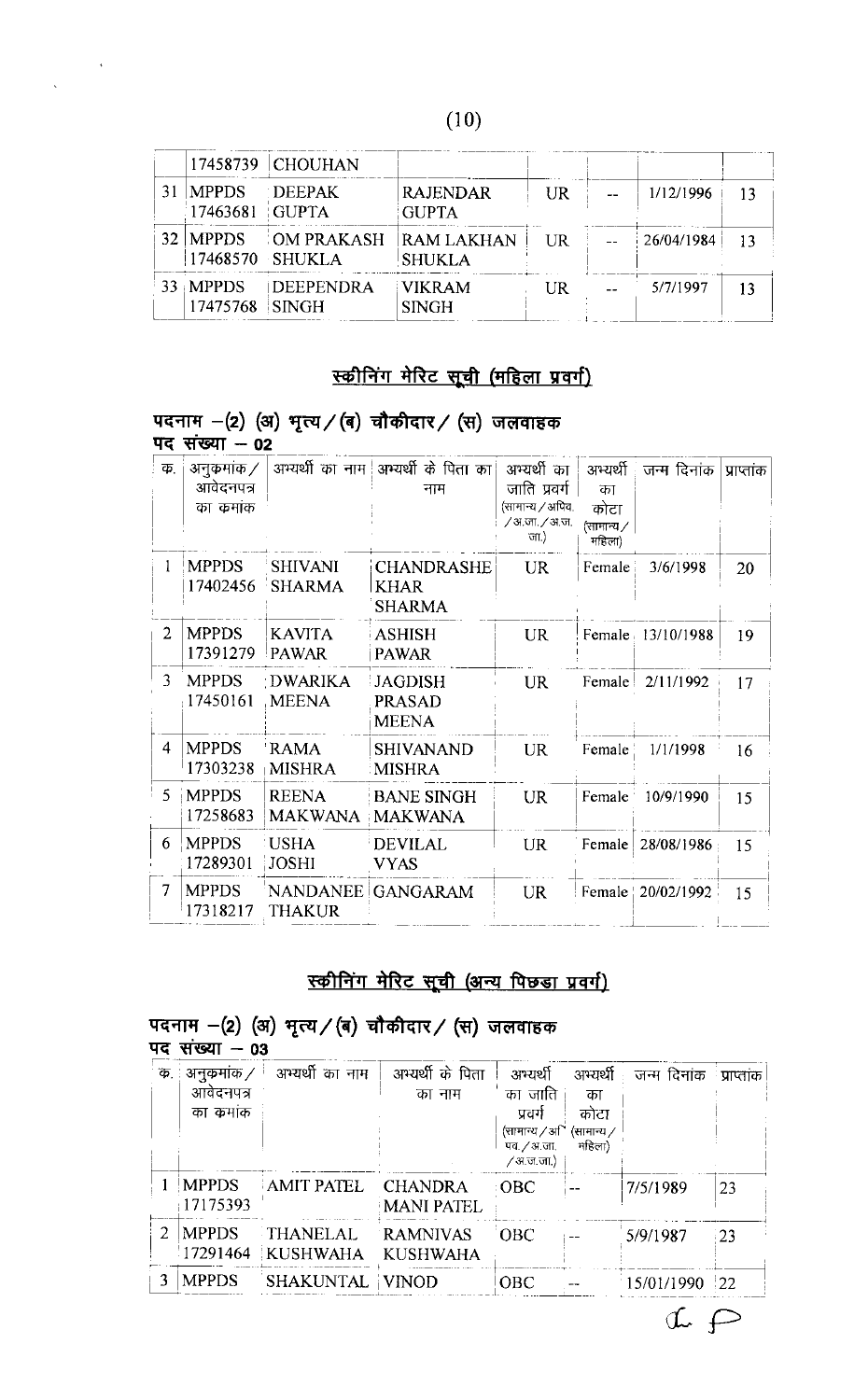$\mathbf{v}$ 

 $\ddot{\phantom{0}}$ 

|    | 17170331                 | A KUSHWAH                      | <b>KUSHWAH</b>                       |             |               |                 |
|----|--------------------------|--------------------------------|--------------------------------------|-------------|---------------|-----------------|
| 4  | <b>MPPDS</b><br>17321477 | MOHIT<br><b>KASHYAP</b>        | <b>MAHENDRA</b><br><b>KASHYAP</b>    | $\cdot$ OBC | 29/12/1996    | 22              |
| 5. | <b>MPPDS</b><br>17227200 |                                | AJAY VERMA BALKRASHA 'OBC<br>N VERMA |             | 16/05/1990    | 121             |
| 6  | <b>MPPDS</b><br>17255812 | JASMAN <br><b>VERMA</b>        | <b>MADANLAL</b><br><b>VERMA</b>      | <b>OBC</b>  | 12/6/1994     | $\overline{21}$ |
| 7  | <b>MPPDS</b><br>17267583 | <b>SHWETA</b><br><b>GURJAR</b> | <b>NARMDA</b><br><b>PRASAD</b>       | OBC         | 3/4/1999      | 19              |
| 8  | <b>MPPDS</b><br>17254444 | YASHWANT<br><b>JHALA</b>       | <b>MAKHAN</b><br>LAL                 | <b>OBC</b>  | 6/3/1999      | 18              |
| 9  | <b>MPPDS</b><br>17275719 | <b>VINOD</b><br><b>KUMAR</b>   | <b>SULTAN</b><br>SINGH               | <b>OBC</b>  | 15/08/1993    | i 18            |
|    | 10 MPPDS<br>17276377     | ASHISH<br><b>RATHORE</b>       | <b>ANOOP</b><br><b>RATHORE</b>       | <b>OBC</b>  | 2/4/1996      | 18              |
|    | 11 MPPDS<br>17341635     | <b>KRISHNA</b>                 | <b>RATANLAL</b>                      | <b>OBC</b>  | 19/07/1987 18 |                 |
|    | 12 MPPDS<br>17428819     | <b>ASHISH</b><br><b>KUMAR</b>  | <b>RAJKUMAR</b><br><b>JAISWAL</b>    | <b>OBC</b>  | 11/7/1985     | ! 18            |

## स्कीनिंग मेरिट सूची (अनुसूचित जाति प्रवर्ग)

## पदनाम –(2) (अ) भृत्य / (ब) चौकीदार / (स) जलवाहक<br>पद संख्या – 04

| क.             | अनुक्रमांक ⁄<br>आवेदनपत्र<br>का कमांक | अभ्यर्थी का नाम                               | अभ्यर्थी के पिता<br>का नाम                             | अभ्यर्थी<br>का जाति<br>प्रवर्गः<br>(सामान्य ∕ अि<br>पव / अ जा<br>$/3.55$ .जा.) | अभ्यर्थी<br>का<br>कोटा<br>(सामान्य /<br>महिला) | जन्म दिनांक | प्राप्तांक |
|----------------|---------------------------------------|-----------------------------------------------|--------------------------------------------------------|--------------------------------------------------------------------------------|------------------------------------------------|-------------|------------|
| $\mathbf{I}$   | <b>MPPDS</b><br>17334660              | <b>NITIN</b><br><b>GHANBAHA</b><br><b>DUR</b> | <b>HARIDAR</b>                                         | <b>SC</b>                                                                      |                                                | 10/12/1994  | 21         |
| $\overline{2}$ | 'MPPDS<br>17210978                    | <b>GOURAV</b><br><b>CHOUHAN</b>               | <b>HARE RAM</b><br><b>CHOUHAN</b>                      | <b>SC</b>                                                                      |                                                | 5/10/1989   | 15         |
| 3              | <b>MPPDS</b><br>17269037              | <b>POONAM</b><br><b>SADHAV</b>                | <b>JAGDISH</b><br><b>SADHAV</b>                        | <b>SC</b>                                                                      |                                                | 4/12/1998   | 15         |
| 4              | <b>MPPDS</b><br>17283983              | <b>RAKESH</b><br><b>CHOUHAN</b>               | <b>NARAYAN</b><br><b>SINGH</b><br><b>CHOUHAN</b>       | <b>SC</b>                                                                      |                                                | 15/06/1997  | 15         |
| 5              | <b>MPPDS</b><br>17415539              | <b>MUKESH</b>                                 | KUNWAR JI                                              | <b>SC</b>                                                                      |                                                | 10/7/1989   | 15         |
| 6              | <b>MPPDS</b><br>17250599              | <b>DEVRAJ</b><br><b>PARMAR</b>                | <b>RATANLAL</b><br><b>PARMAR</b>                       | <b>SC</b>                                                                      |                                                | 30/07/1998  | 14         |
| 7              | <b>MPPDS</b><br>17253336              | <b>MAHENDRA</b><br>CHANDRAW<br>AL             | <b>ISHWAR</b><br><b>SINGH</b><br><b>CHANDRAW</b><br>AL | SC.                                                                            |                                                | 15/03/1994  | 14         |

 $\begin{picture}(120,10) \put(0,0){\line(1,0){155}} \put(15,0){\line(1,0){155}} \put(15,0){\line(1,0){155}} \put(15,0){\line(1,0){155}} \put(15,0){\line(1,0){155}} \put(15,0){\line(1,0){155}} \put(15,0){\line(1,0){155}} \put(15,0){\line(1,0){155}} \put(15,0){\line(1,0){155}} \put(15,0){\line(1,0){155}} \put(15,0){\line(1,0){155}}$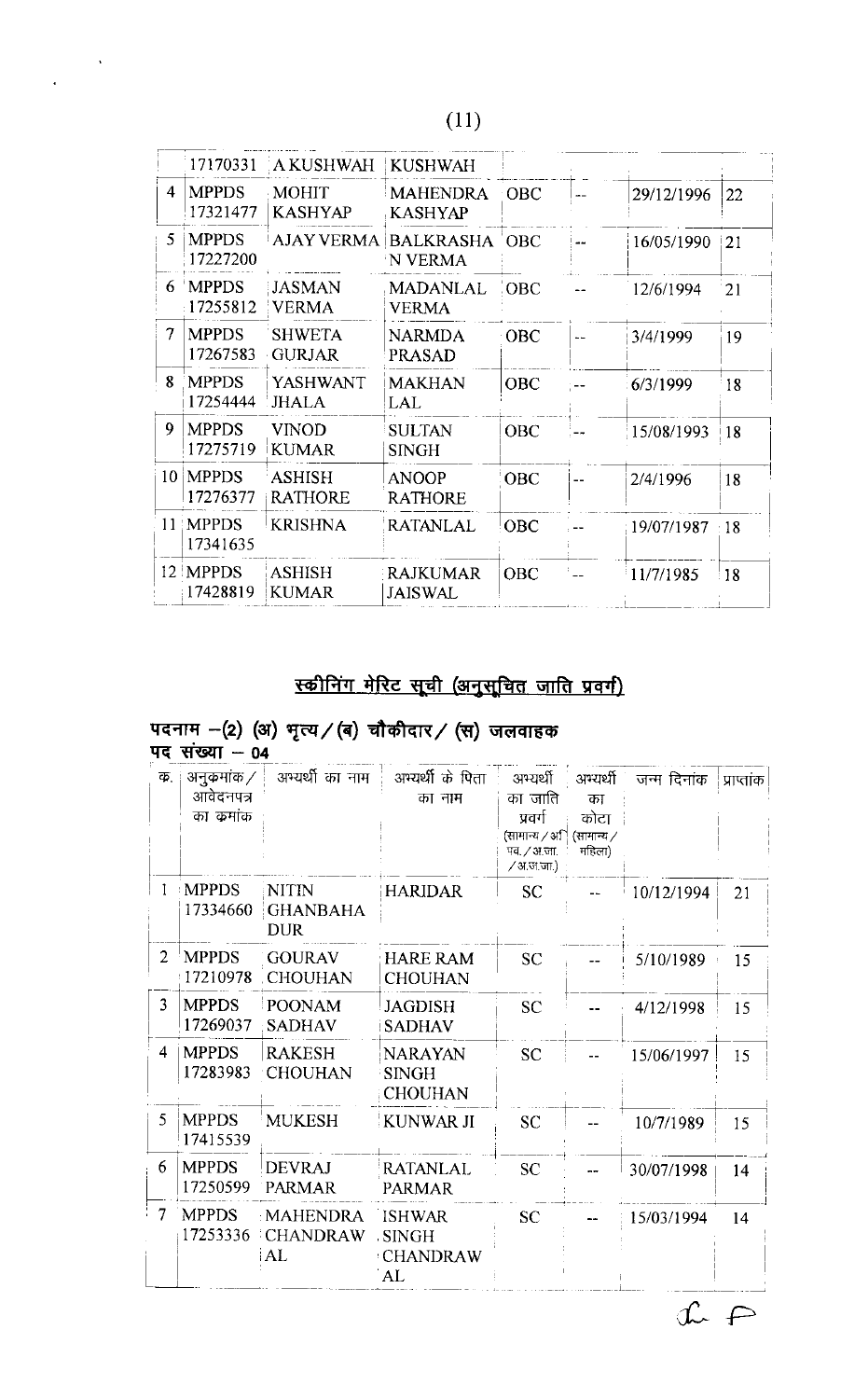$\label{eq:2} \frac{1}{\sqrt{2\pi}}\int_{0}^{\frac{\pi}{2}}\frac{dx}{\sqrt{2\pi}}\,dx$ 

| 8  | <b>MPPDS</b><br>17281317 | <b>RENU KHEDE TULSIRAM</b>          | KHEDE                                             | <b>SC</b> | 27/07/1988 | 14 |
|----|--------------------------|-------------------------------------|---------------------------------------------------|-----------|------------|----|
| 9  | <b>MPPDS</b><br>17294097 | RAVI KUMAR BABULAL<br><b>BHALSE</b> | <b>BHALSE</b>                                     | <b>SC</b> | 28/08/1990 | 14 |
|    | 10 MPPDS<br>17296890     | <b>MEENA</b><br><b>MOURYA</b>       | <b>SOMMAR</b><br><b>MOURYA</b>                    | <b>SC</b> | 5/5/1987   | 14 |
|    | 11   MPPDS<br>17423497   | <b>JAGDISH</b><br><b>PARMAR</b>     | <b>RANESH</b><br><b>CHAND</b>                     | <b>SC</b> | 15/07/1992 | 14 |
|    | 12 MPPDS<br>17174166     | <b>GEETADEVI</b>                    | <b>MADHUKUM</b><br>AR                             | <b>SC</b> | 14/03/1985 | 13 |
|    | 13   MPPDS<br>17243766   | <b>MEENA</b><br><b>PARIHAR</b>      | <b>RAJKUMAR</b><br>PARIHAR                        | <b>SC</b> | 30/07/1984 | 13 |
|    | 14 MPPDS<br>17300487     | <b>RAMCHAND</b><br>RA               | <b>SHANKARLA</b><br>L                             | <b>SC</b> | 25/06/1983 | 13 |
|    | 15   MPPDS<br>17301733   | <b>SANTOSHI</b>                     | <b>SHANKAR</b><br>LAL                             | <b>SC</b> | 20/02/1997 | 13 |
|    | 16   MPPDS<br>17306902   | <b>JEEVAN</b><br><b>JATWA</b>       | <b>KESURAM</b><br><b>JATWA</b>                    | <b>SC</b> | 21/06/1981 | 13 |
|    | 17 MPPDS<br>17313951     | <b>VIMAL</b><br>BANJARIYA           | <b>VIKRAMSIN</b><br><b>GH</b><br><b>BANJARIYA</b> | <b>SC</b> | 10/10/1991 | 13 |
|    | 18 MPPDS<br>17315790     | <b>CHETAN</b><br><b>BURRA</b>       | TUSLIRAM<br><b>BURRA</b>                          | <b>SC</b> | 23/07/1985 | 13 |
| 19 | <b>MPPDS</b><br>17317470 | <b>SUNIL</b><br><b>KUMAR</b>        | <b>DAYARAM</b>                                    | <b>SC</b> | 7/1/1975   | 13 |
|    | 20 MPPDS<br>17318391     | <b>SUBHASH</b>                      | LALJIRAM<br>المحتملة والمسائلة                    | <b>SC</b> | 3/4/1991   | 13 |
| 21 | MPPDS <br>17443459 SINGH | DEVKARAN                            | <b>PRAHALAD</b><br><b>SINGH</b>                   | <b>SC</b> | 10/10/1993 | 13 |
|    | 22   MPPDS<br>17463016   | VIJAY SINGH BAPULAL                 |                                                   | <b>SC</b> | 5/5/1988   | 13 |
|    | 23 MPPDS                 | BALRAM<br>17470158 AHIRWAR          | <b>NANHELAL</b><br><b>AHIRWAR</b>                 | <b>SC</b> | 19/08/1983 | 13 |

## स्कीनिंग मेरिट सूची (अनुसूचित जनजाति प्रवर्ग)

पदनाम -(2) (अ) भृत्य / (ब) चौकीदार / (स) जलवाहक

| पद  | सख्या $-04$                           |                  |                                              |                                                                               |                                              |               |            |
|-----|---------------------------------------|------------------|----------------------------------------------|-------------------------------------------------------------------------------|----------------------------------------------|---------------|------------|
| ΤТ. | अनुक्रमांक /<br>आवेदनपत्र<br>का कमांक |                  | अभ्यर्थी का नाम ! अभ्यर्थी के पिता<br>का नाम | अभ्यर्थी<br>का जाति<br>प्रवर्ग<br>(सामान्य ∕ अि<br>पव. / अ जा<br>∕ अ.ज.जा.) ∶ | ंअभ्यर्थी का<br>कोटा<br>(सामान्य ∕<br>महिला) | जन्म<br>दिनाक | प्राप्तांक |
|     | <b>MPPDS</b><br>17351755 RAWAL        | <b>VINAY</b>     | <b>NANNELAL</b><br><b>RAWAL</b>              | <b>ST</b>                                                                     |                                              | 5/3/1974      | 16         |
|     | 2 MPPDS<br>17146807                   | CHANDAN<br>MUVEL | <b>GANGARAM</b><br>MUVEL                     | <b>ST</b>                                                                     |                                              | 4/12/1995     | 16         |

 $\mathcal{L} \in$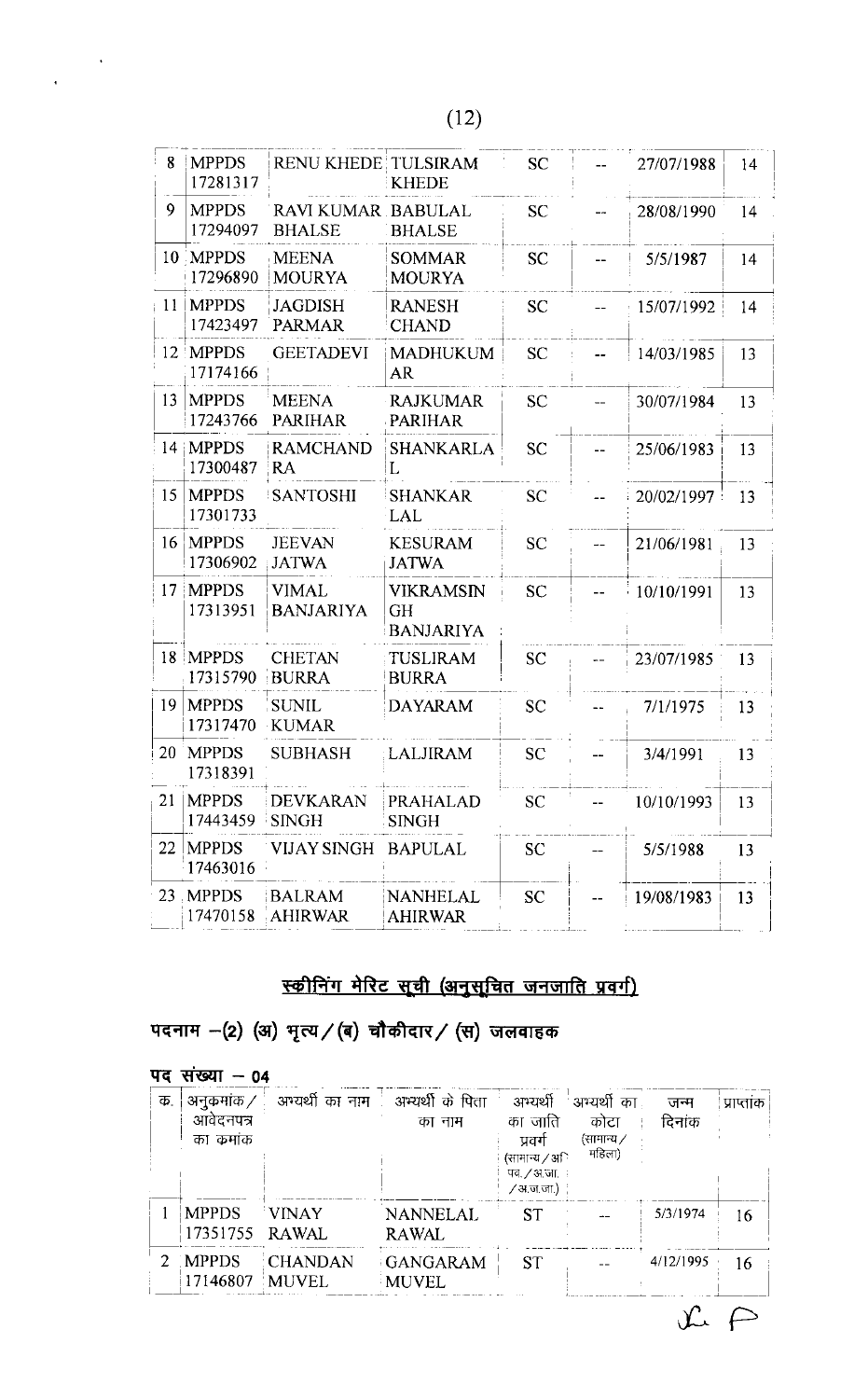$\sim$ 

 $\ddot{\phantom{1}}$ 

| $\overline{3}$  | <b>MPPDS</b><br>17437579 | <b>MANGILAL</b><br><b>CHOUHAN</b>                 | <b>SITARAM</b><br><b>CHOUHAN</b>              | <b>ST</b> |          | 20/02/1992 | 15 |
|-----------------|--------------------------|---------------------------------------------------|-----------------------------------------------|-----------|----------|------------|----|
| 4               | <b>MPPDS</b><br>17319179 | <b>SAROJ PARTE PRAMOD</b>                         | <b>PARTE</b>                                  | <b>ST</b> |          | 26/06/1991 | 13 |
| 5 <sup>1</sup>  | <b>MPPDS</b><br>17391691 | <b>KAMAL</b><br><b>SINGH</b><br><b>BHILALA</b>    | <b>BHANWARL</b><br>AL BHILALA                 | <b>ST</b> |          | 6/7/1981   | 13 |
| 6               | <b>MPPDS</b>             | <b>DEEPIKA</b><br>17441038   RAIKWAR              | <b>JAWHAR LAL</b><br><b>RAIKWAR</b>           | <b>ST</b> |          | 3/8/1991   | 13 |
|                 | 7 MPPDS<br>17455703      | <b>HARIOM</b><br><b>THAKUR</b>                    | <b>MOHAN</b><br><b>SINGH</b><br><b>THAKUR</b> | <b>ST</b> |          | 7/3/1993   | 13 |
| 8               | <b>MPPDS</b><br>17141408 | <b>SANJU</b><br><b>SAHRIYA</b>                    | <b>SHRILAL</b>                                | <b>ST</b> | $\equiv$ | 8/5/1993   | 12 |
| 9               | <b>MPPDS</b><br>17153588 | <b>DEVRAJ</b>                                     | <b>BADRILAL</b>                               | <b>ST</b> |          | 4/6/1995   | 12 |
|                 | 10 MPPDS<br>17158770     | <b>SANTOSH</b>                                    | PREM SINGH                                    | <b>ST</b> |          | 9/11/1994  | 12 |
|                 | 11 MPPDS<br>17292282     | <b>ROSHAN</b><br>MAKWANA                          | <b>SURESH</b><br><b>MAKWANA</b>               | <b>ST</b> |          | 5/8/1991   | 12 |
| 12 <sup>2</sup> | <b>MPPDS</b><br>17303979 | <b>SUBHASH</b>                                    | <b>GULAB</b>                                  | <b>ST</b> |          | 20/02/1982 | 12 |
|                 | 13 MPPDS<br>17378331     | <b>KUNAL</b><br><b>RAJAK</b>                      | MUKESH<br><b>RAJAK</b>                        | <b>ST</b> |          | 30/10/1990 | 12 |
|                 | $14$ MPPDS<br>17396761   | <b>SUBHASH</b><br><b>CHANDRA</b><br><b>MARAVI</b> | <b>HAJRU</b><br><b>SINGH</b><br><b>MARAVI</b> | <b>ST</b> |          | 25/06/1995 | 12 |
|                 | 15 MPPDS<br>17429751     | <b>RAKESH</b>                                     | <b>SAKHARAM</b>                               | <b>ST</b> |          | 3/10/1990  | 12 |
|                 |                          |                                                   |                                               |           |          |            |    |

## स्कीनिंग मेरिट सूची (निःशक्तजन प्रवर्ग)

## पदनाम -(2) (अ) भृत्य / (ब) चौकीदार / (स) जलवाहक<br>पद संख्या - 01

| ΤБ.            | अनुक्रमांक ⁄<br>आवेदनपत्र<br>का क्रमांक | अभ्यर्थी का नाम                                    | अभ्यर्थी के पिता   अभ्यर्थी का<br>का नाम      | जाति प्रवर्ग<br>(सामान्य / अपिव.<br>∕ अ.जा. ∕ अ.ज. '<br>जा.) | अभ्यर्थी का<br>कोटा<br>(सामान्य ∕<br>महिला) | जन्म<br>दिनाक | प्राप्तांक |
|----------------|-----------------------------------------|----------------------------------------------------|-----------------------------------------------|--------------------------------------------------------------|---------------------------------------------|---------------|------------|
|                | MPPDS<br>17387190                       | <b>VIJETA</b>                                      | <b>SATISH</b><br>YADAV                        | <b>UR</b>                                                    | <b>PH</b>                                   | 26/06/1982    | 17         |
| 2              | <b>MPPDS</b><br>17110360                | <b>RAVI SINGH</b><br><b>RAJPUT</b>                 | <b>UTTAM</b><br><b>SINGH</b><br><b>RAJPUT</b> | $\overline{\mathsf{U}}$ R                                    | PH                                          | 5/5/1990      | 13         |
| $\mathbf{3}$   | <b>MPPDS</b><br>17151971                | <b>AMRIT</b><br><b>YADAV</b>                       | <b>SITARAM</b><br><b>YADAV</b>                | $\mathbb{R}^n$                                               | PH                                          | 4/6/1994      | 13         |
| $\overline{4}$ | <b>MPPDS</b><br>17371517                | <b>JAGDISH</b><br><b>CHANDRA</b><br><b>MALVIYA</b> | <b>RAM</b><br><b>SINGH</b><br><b>MALVIYA</b>  | <b>SC</b>                                                    | $\cdot$ PH                                  | 2/2/1979      | 13         |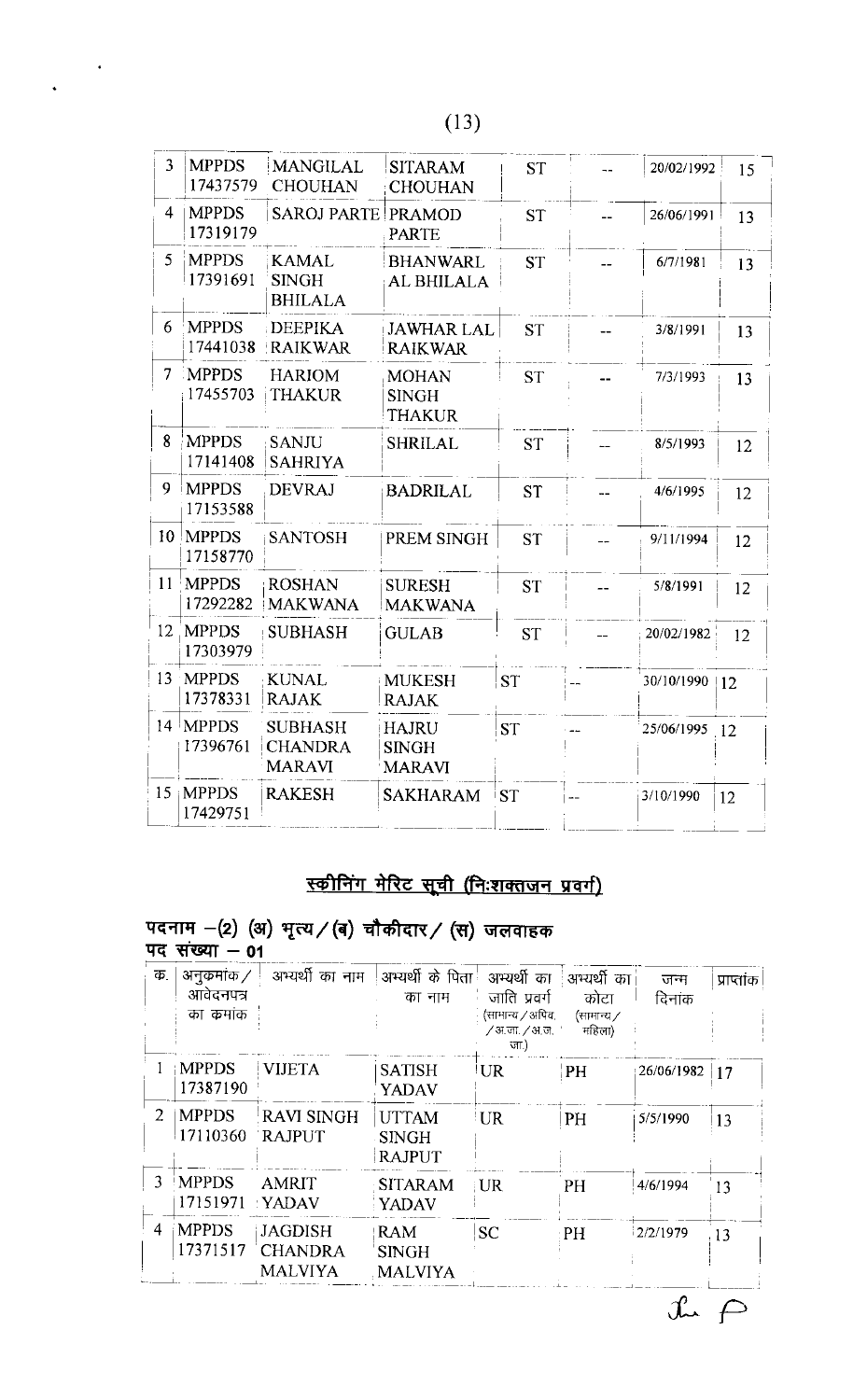#### $(14)$

## स्कीनिंग मेरिट सूची (अनारक्षित प्रवर्ग)

## पदनाम $-$ (3) माली

 $\frac{1}{\sqrt{2}}$  .

#### पद संख्या  $-$  02

| क.                          | अनुक्रमांक ⁄             | अभ्यर्थी का नाम                                 | अभ्यर्थी के पिता                         | अभ्यथी                                             | अभ्यर्थी का          | जन्म           | प्राप्तांक     |
|-----------------------------|--------------------------|-------------------------------------------------|------------------------------------------|----------------------------------------------------|----------------------|----------------|----------------|
|                             | आवेदनपत्र                |                                                 | का नाम                                   | का जाति                                            | कोटा                 | दिनांक         |                |
|                             | का कमांक                 |                                                 |                                          | प्रवर्ग<br>(सामान्य / अि<br>पव. / अ.जा.<br>/अज़जा) | (सामान्य /<br>महिला) |                |                |
| 1                           | <b>MPPDS</b><br>17275083 | <b>ROHIT SINGH TOFAN</b><br><b>SISODIYA</b>     | <b>SINGH</b><br>SISODIYA                 | <b>UR</b>                                          |                      | 7/9/1998       | $\frac{13}{2}$ |
| $\mathcal{D}_{\mathcal{L}}$ | <b>MPPDS</b><br>17233329 | <b>HARISH</b><br><b>KUMAR</b><br><b>BRAMHAN</b> | <b>PREMNARAY</b><br>AN<br><b>BRAMHAN</b> | <b>UR</b>                                          |                      | 29/04/19<br>93 | ⊥9             |
| 3                           | <b>MPPDS</b><br>17282731 | <b>NOUMITA</b>                                  | <b>PANJABRAO</b>                         | <b>UR</b>                                          |                      | 8/1/1986       | -9             |
| 4                           | <b>MPPDS</b><br>17126145 | RAMESHVAR DHANPAL<br><b>MEENA</b>               | <b>MEENA</b>                             | <b>UR</b>                                          |                      | 12/3/199       | $8^{\circ}$    |
| 5                           | <b>MPPDS</b><br>17225659 | <b>VIJENDRA</b><br><b>SINGH</b>                 | <b>BHARAT</b><br><b>SINGH</b>            | <b>UR</b>                                          |                      | 15/07/19<br>95 | - 8            |
| 6                           | <b>MPPDS</b><br>17319463 | YOGESH<br><b>KUMAR</b><br><b>DUBEY</b>          | <b>HEMANT</b><br><b>KUMAR</b><br>DUBEY   | <b>UR</b>                                          |                      | 25/09/19<br>78 | 8              |

## <u>स्कीनिंग मेरिट सूची (अन्य पिछड़ा वर्ग-प्रवर्ग)</u>

#### पदनाम - (3) माली

#### पद संख्या  $-01$

| क.             | अनुक्रमांक ⁄ |                                    | अभ्यर्थी का नाम । अभ्यर्थी के पिता |                          | अभ्यर्थी अभ्यर्थी का | जन्म                 | प्राप्तांक |
|----------------|--------------|------------------------------------|------------------------------------|--------------------------|----------------------|----------------------|------------|
|                | आवेदनपत्र    |                                    | का नाम                             | का जाति :                | कोटा                 | दिनांक               |            |
|                | का कमांक     |                                    |                                    | प्रवर्ग                  | {सामान्य ∕<br>महिला) |                      |            |
|                |              |                                    |                                    | (सामान्य $\sqrt{30}$     |                      |                      |            |
|                |              |                                    |                                    | पव. / अ.जा.<br>/अ.ज.जा.) |                      |                      |            |
|                | <b>MPPDS</b> | ANIL.<br>17386022 PRAJAPAT         | <b>OMPRAKASH OBC</b>               |                          |                      | 25/01/19 12<br>91    |            |
|                | 2 MPPDS      | <b>JAGDISH</b><br>17300324 CHOUHAN | <b>HIRA LAL</b>                    | <b>OBC</b>               |                      | 15/07/19<br>76       | 11         |
| $\overline{3}$ | <b>MPPDS</b> | <b>KAMAL</b><br>17123042   MANDLOI | MURARI LAL OBC                     |                          |                      | $15/02/19$ 10<br>-96 |            |

 $x \in P$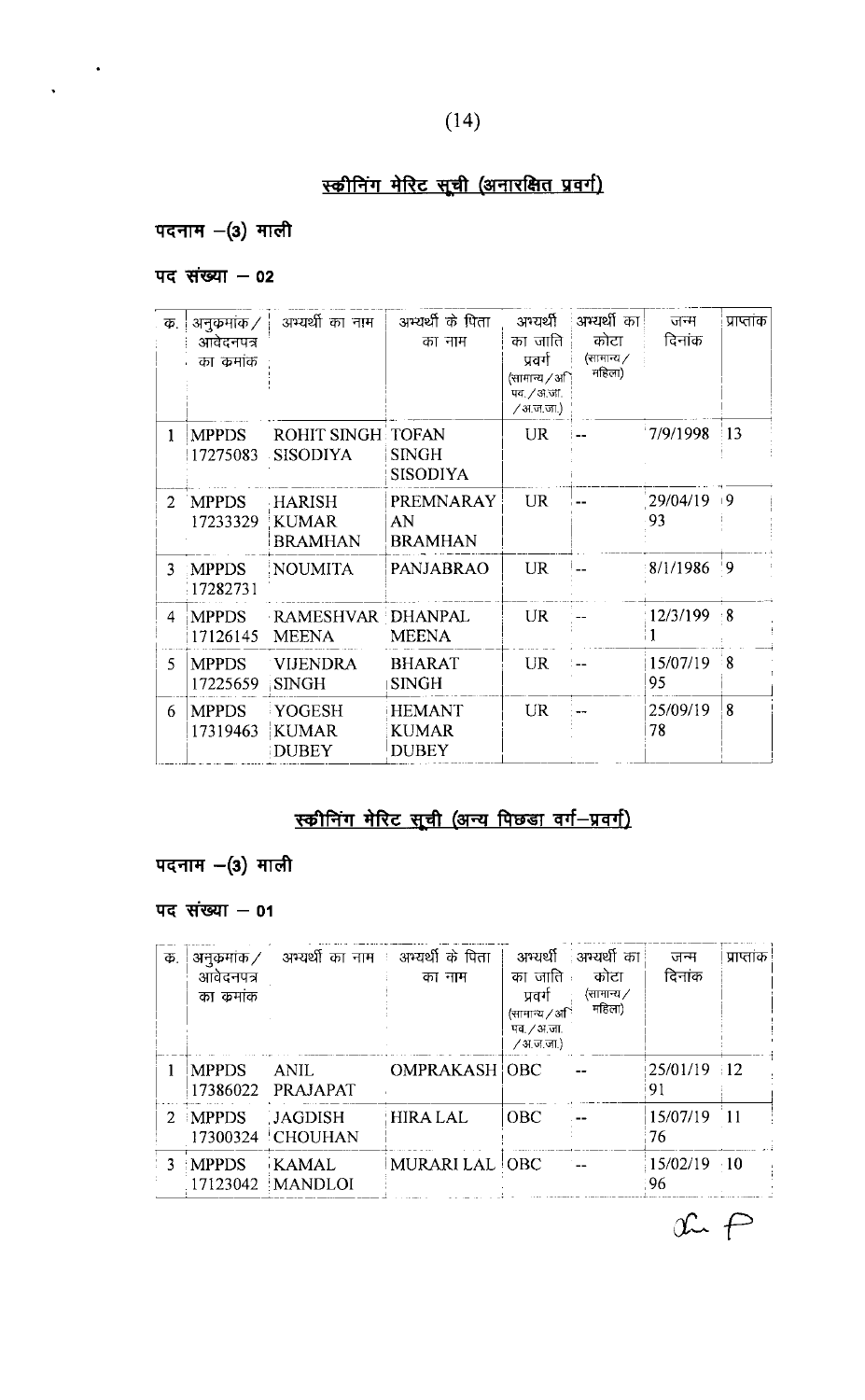#### $(15)$

## स्कीनिंग मेरिट सूची (अनुसूचित जनजाति-प्रवर्ग)

## पदनाम $-(3)$  माली

 $\frac{1}{2}$ 

 $\ddot{\phantom{0}}$ 

| Ф.                          | अनुक्रमांक ⁄             | अभ्यर्थी का नाम         | अभ्यर्थी के पिता                 | अभ्यर्थी                                                         | ंअभ्यर्थी का                 | जन्म     | प्राप्तांक |
|-----------------------------|--------------------------|-------------------------|----------------------------------|------------------------------------------------------------------|------------------------------|----------|------------|
|                             | आवेदनपत्र<br>का कमाक     |                         | का नाम                           | . का जाति<br>प्रवर्ग<br>(सामान्य / अ<br>पव. / अ.जा.<br>/अ.ज.जा.) | कोटा<br>(सामान्य ∕<br>महिला) | दिनांक   |            |
|                             | <b>MPPDS</b><br>17198089 | <b>HARIOM</b>           | <b>ASHOK</b><br><b>KUMAR</b>     | <b>ST</b>                                                        |                              | 5/8/1994 | 11         |
| $\mathcal{D}_{\mathcal{L}}$ | <b>MPPDS</b><br>17100367 | <b>KAMAL</b><br>PARIHAR | <b>SEWARAM</b><br><b>PARIHAR</b> | <b>ST</b>                                                        |                              | 1/4/1989 | 9          |
|                             | <b>MPPDS</b><br>17429321 | <b>DEVI SINGH</b>       | <b>RANCHHOD</b>                  | <b>ST</b>                                                        |                              | 9/7/1981 | 9          |

## स्कीनिंग मेरिट सूची (अनारक्षित प्रवर्ग)

## पदनाम -(4) स्वीपर<br>पद संख्या - 04 (जिसमें से 01 पद महिला कोटा हेतु आरक्षित)

| Ф.             | अनुक्रमांक ⁄<br>आवेदनपत्र<br>का कमांक | अभ्यर्थी का नाम                              | अभ्यर्थी के पिता<br>का नाम                   | अभ्यर्थी<br>का जाति<br>प्रवर्ग<br>(सामान्य ∕ अि<br>पव. / अ. जा.<br>/ अ.ज.जा.) | अभ्यर्थी का<br>कोटा<br>(सामान्य /<br>महिला / विक<br>लांग) | जन्म<br>दिनांक | प्राप्ताक    |
|----------------|---------------------------------------|----------------------------------------------|----------------------------------------------|-------------------------------------------------------------------------------|-----------------------------------------------------------|----------------|--------------|
|                | <b>MPPDS</b><br>17267325              | <b>NITESH</b><br><b>KUSHWAH</b>              | PREM<br><b>NARAYAN</b><br><b>KUSHWAH</b>     | <b>UR</b>                                                                     |                                                           | 1/7/1992       | 16           |
| $\overline{2}$ | <b>IMPPDS</b><br>17180415             | <b>SHRIRAM</b>                               | <b>LATE SHRI</b><br><b>BABULAL</b>           | <b>UR</b>                                                                     |                                                           | 25/07/1977     | 6            |
| 3              | <b>MPPDS</b><br>17294208              | <b>RAHUL</b><br><b>KUMAR</b><br><b>GUPTA</b> | <b>VINOD</b><br><b>KUMAR</b><br><b>GUPTA</b> | <b>UR</b>                                                                     |                                                           | 19/11/1990     | 6            |
| 4              | <b>MPPDS</b><br>17388542              | 'SAMMY<br><b>RAJAK</b>                       | <b>DHANRAJ</b><br><b>RAJAK</b>               | UR                                                                            |                                                           | 8/5/1995       | 6            |
| 5              | <b>MPPDS</b><br>17158893              | <b>AJAY KANT</b><br><b>SINGH</b>             | <b>RAJARAM</b><br><b>SINGH</b>               | <b>UR</b>                                                                     |                                                           | 4/8/1994       | 5            |
| 6              | <b>MPPDS</b><br>17230699              | <b>ANKIT</b><br><b>SHARMA</b>                | <b>KAMLESH</b><br><b>KUMAR</b>               | UR                                                                            |                                                           | 15/07/1991     | 5            |
| 7              | <b>MPPDS</b><br>17239605              | <b>SATISH</b><br><b>KUMAR</b>                | <b>JAINENDAR</b><br><b>KUMAR</b>             | UR                                                                            |                                                           | 11/8/1991      | $\leq$       |
| 8              | <b>MPPDS</b><br>17315640              | <b>NARESH</b>                                | <b>RADHESHYA</b><br>М                        | <b>UR</b>                                                                     |                                                           | 5/8/1999       | $\mathsf{S}$ |
| 9              | <b>MPPDS</b><br>17171480              | RAVINDRA                                     | <b>KALURAM</b>                               | <b>ST</b>                                                                     |                                                           | 1/4/1992       | 5.           |

 $\begin{picture}(20,20) \put(0,0){\line(1,0){10}} \put(15,0){\line(1,0){10}} \put(15,0){\line(1,0){10}} \put(15,0){\line(1,0){10}} \put(15,0){\line(1,0){10}} \put(15,0){\line(1,0){10}} \put(15,0){\line(1,0){10}} \put(15,0){\line(1,0){10}} \put(15,0){\line(1,0){10}} \put(15,0){\line(1,0){10}} \put(15,0){\line(1,0){10}} \put(15,0){\line(1$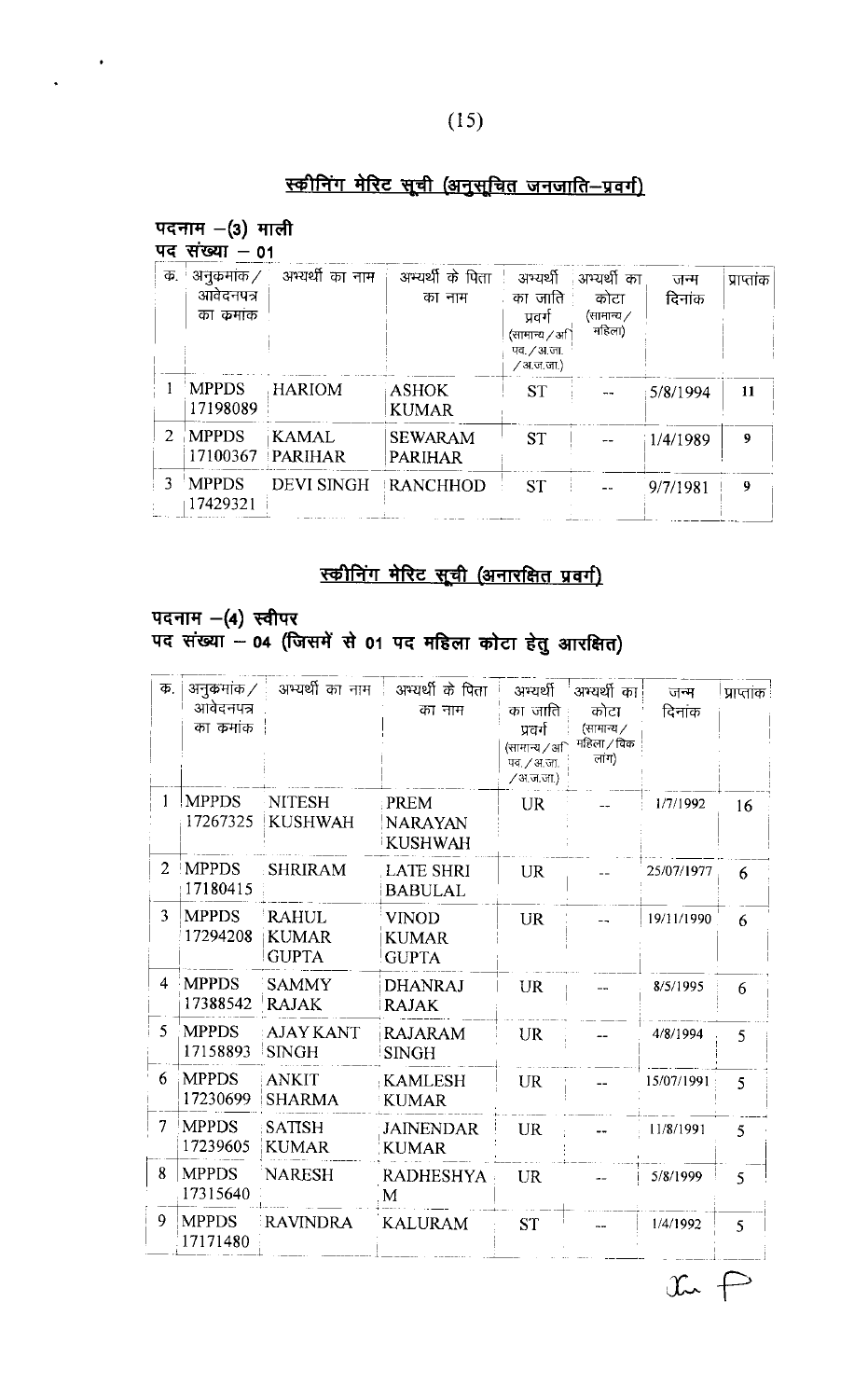## $(16)$

## स्कीनिंग मेरिट सूची (अन्य पिछड़ा वर्ग प्रवर्ग)

#### पदनाम - (4) स्वीपर

#### पद संख्या  $-$  01

 $\bullet$ 

| $\overline{\Phi}$ . | अनुक्रमांक ⁄<br>आवेदनपत्र<br>का कमांक | अभ्यर्थी का नाम         | अभ्यर्थी के पिता<br>का नाम      | अभ्यर्थी<br>का जाति<br>प्रवर्ग<br>(सामान्य ∕ अि<br>पव. / अ.जा.<br>∕अजजा) | ्अभ्यर्थी का<br>कोटा<br>(सामान्य ∕<br>महिला) | जन्म<br>दिनांक | प्राप्ताक |
|---------------------|---------------------------------------|-------------------------|---------------------------------|--------------------------------------------------------------------------|----------------------------------------------|----------------|-----------|
|                     | MPPDS17 ANKUSH<br>388046              | <b>SONI</b>             | <b>RAMESH</b><br><b>SONI</b>    | <b>OBC</b>                                                               |                                              | .25/03/1994    | 18        |
| 2                   | MPPDS17 AJAY<br>123809                | <b>KUMAR</b>            | <b>VASUDEV</b>                  | <b>OBC</b>                                                               |                                              | 8/8/1989       | 5         |
| 3                   | MPPDS17<br>234847                     | <b>DEEPAK</b><br>PATL E | <b>KRIPARAM</b><br><b>PATLE</b> | <b>OBC</b>                                                               |                                              | $30/06/1987$ 5 |           |
| 4                   | MPPDS17<br>276540                     | <b>GOVIND</b><br>NAGAR  | <b>GIRVAR</b><br>NAGAR          | <b>OBC</b>                                                               |                                              | 1/10/1989      | 5         |

## स्कीनिंग मेरिट सूची (अनुसूचित जाति प्रवर्ग)

## पदनाम - (4) स्वीपर

#### पद संख्या  $-$  02

| Ф.            | आवेदनपत्र<br>का कमांक     | अनुक्रमांक / अभ्यर्थी का नाम : अभ्यर्थी के पिता | का नाम                                            | अभ्यर्थी<br>का जाति<br>प्रवर्ग<br>(सामान्य $\sqrt{3}$ ा<br>पव. / अ.जा.<br>/ अ.ज.जा.) | ाअभ्यर्थी का<br>कोटा<br>(सामान्य /<br>महिला) | जन्म<br>दिनांक | ः प्राप्तांक |
|---------------|---------------------------|-------------------------------------------------|---------------------------------------------------|--------------------------------------------------------------------------------------|----------------------------------------------|----------------|--------------|
|               | <b>MPPDS</b><br>17156628  | VINOD<br>KUMAR                                  | MITTHULAL                                         | <b>SC</b>                                                                            |                                              | 9/9/1982       | 15           |
| $\mathcal{L}$ | <b>MPPDS</b><br>17275199  | <b>VIJAY</b>                                    | <b>RAMESH</b><br><b>CHANDRA</b>                   | <b>SC</b>                                                                            |                                              | 6/5/1988       | : 10         |
| 3             | <b>MPPDS</b><br>17104034  | SHELENDAR<br><b>SANGTE</b>                      | <b>DINESH</b><br><b>SANGTE</b>                    | <b>SC</b>                                                                            |                                              | 3/9/1986       | 9            |
|               | 156762                    | 4 MPPDS17 RAGHUVIR                              | <b>PAPPULAL</b>                                   | <b>SC</b>                                                                            |                                              | 1/2/1998       | ۰9           |
| 5.            | MPPDS17 VIKAS<br>419672   | <b>BANJARE</b>                                  | <b>SURENDRA</b><br><b>KUMAR</b><br><b>BANJARE</b> | <b>SC</b>                                                                            |                                              | 1/2/1985       | 9            |
| 6             | MPPDS17   KIRAN<br>432750 |                                                 | <b>SHYAM LAL</b><br><b>HADA</b>                   | <b>SC</b>                                                                            |                                              | 5/2/1982       | 8            |
| 7             | MPPDS17 SUNIL<br>472245   |                                                 | MOHAN LAL :                                       | <b>SC</b>                                                                            |                                              | 4/8/1992       | : 8          |

 $x \in$